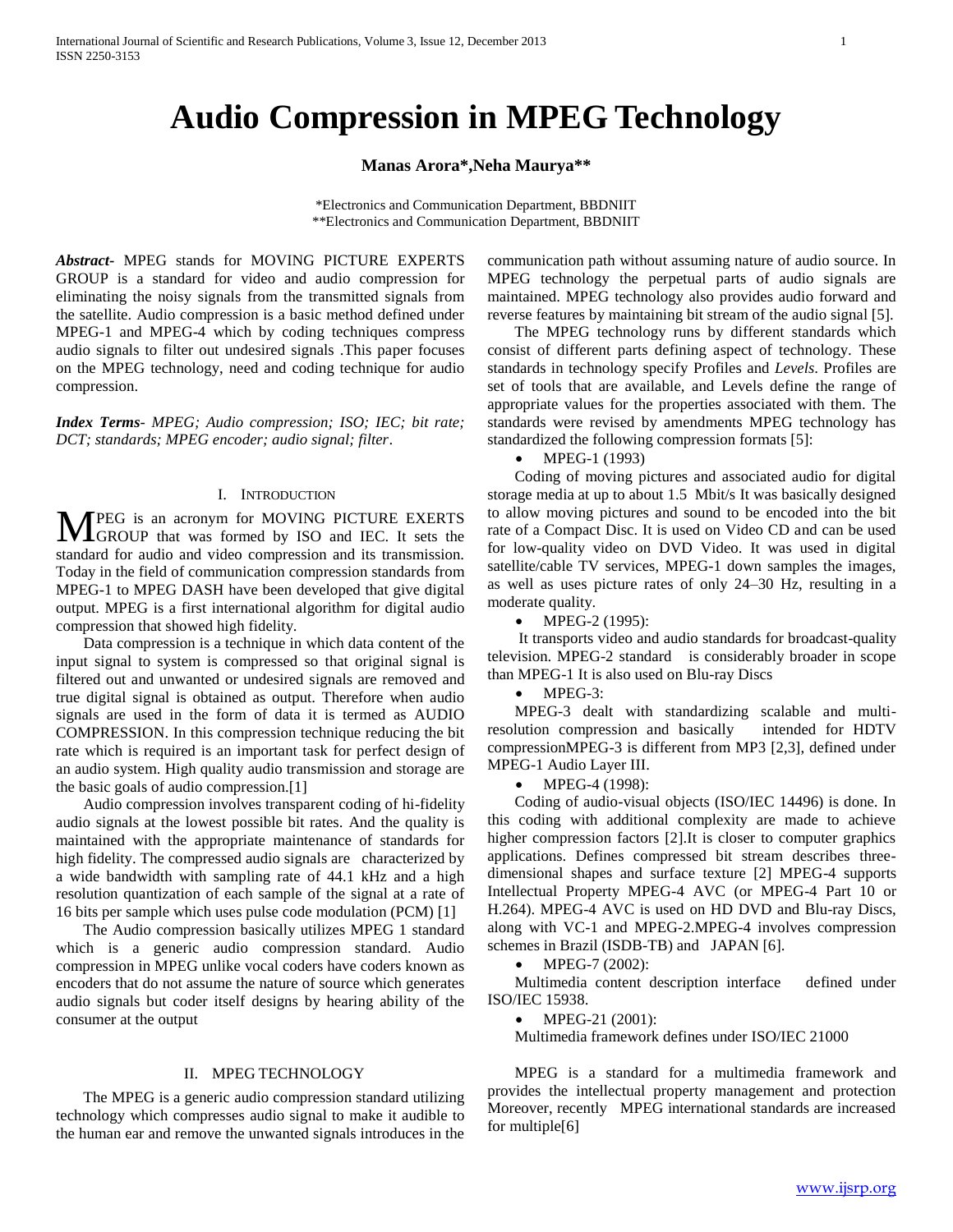MPEG technologies based on different applications are:

MPEG-A.

 Defined under ISO/IEC 23000 for the purpose for multimedia application formats [6]

MPEG-B (2006):

 Defined as systems technologies under ISO/IEC 23001for binary MPEG format for XML Fragment Request Units, Bit stream Syntax Description Language (BSD) [7].

• MPEG-C (2006):

 Define as MPEG video technologies and under ISO/IEC 23002 for the accuracy requirements of implementation of integer-output 8x8 inverse discrete cosine transform[8]

• MPEG-D (2007):

 Defined as MPEG audio technologies under ISO/IEC 23003 for MPEG Surround [9] SAOC (Spatial Audio Object Coding) and USAC (Unified Speech and Audio Coding)

MPEG-E (2007):

 It is defined for Multimedia Middleware. Under ISO/IEC 23004 [10] for multimedia application programming interface (API) and component models

• MPEG-V (2011):

 Defined as media context and control and under ISO/IEC 23005[11] for information exchange with Virtual Worlds

• MPEG-M  $(2010)$ :

 It is a MPEG extensible Middleware (MXM) standard defined under ISO/IEC 23006 and defines MXM architecture and technologies, API and protocols for MPEG extensible middleware (MXM)[12,13].

• MPEG-U (2010):

 It is rich media user interfaces which iis defined under ISO/IEC 23007.

• MPEG-H (2013):

 It is for high efficiency coding and media delivery in heterogeneous environments.

 $\bullet$  MPEG-DASH (2012):

 It is latest information technology standard used for dynamic adaptive streaming over HTTP (DASH) and is defined under ISO/IEC 23009 and is used for media presentation, description and segment formats

## III. AUDIO COMPRESSION

 Audio compression enables efficient storage and transmission of data. There may be varying amounts of compression in an audio data. There may be different levels of system complexity and compressed quality of audio data. The recorded waveform is reduced with varying amounts for the purpose of transmission with or without loss. Therefore there are two types of compression lossy are lossless. The digital audio data is readily processed through mixing, filtering and equalization. This is now subjected to an encoder that uses fewer bits than that present in the original audio data. This results in reducing the transmission bandwidth of digital audio streams and storage size of audio files. [15]

 Audio compression may be lossy or lossless Lossy compression is transparent to human audibility but lossless being have a compressing factor from 6 to 1[17,18].

 At the decoder, bit stream unpacking of encoded bit stream is done. It is followed by frequency sample reconstruction. Finally frequency-to-time mapping produces decoded audio data stream. In the audio compression DCT is used under MPEG technology.

 Discrete Cosine Transform (DCT) is a main transform or mapping method used in the MPES technology which maps the time domain into frequency domain A **DCT** expresses a finite sequence of data points in terms of a sum of cosine functions oscillating at different frequencies. The discrete cosine transform is a linear, invertible function F:  $R^N \rightarrow R^N$  (where R denotes the set of real numbers), or equivalently an invertible  $N \times N$  square matrix. Mathematically DCT is calculated from (1)



 The cosine graphs define the nature of frequency used in DCT transform and define the frequency of the audio signal. Basic cosine graphs used in the discrete cosine transform are:



**Figure 1: Cosine graphs used in DCT**

 The audio compression using DCT method is an efficient method by which we can change the frequency content of the signal and analyze the signals in different frequency ranges in a fixed frequency domain. DCT also effectively compresses the audio signals and maintain the audibility feature of audio signals

# IV. NEED OF AUDIO COMPRESSION IN MPEG **TECHNOLOGY**

 The basic MPEG standard for audio compression is MPEG-1 as video is not designed for DBS (Direct Broadcast Satellite) TV's. MPEG-1 audio compression supports both stereo and mono formats.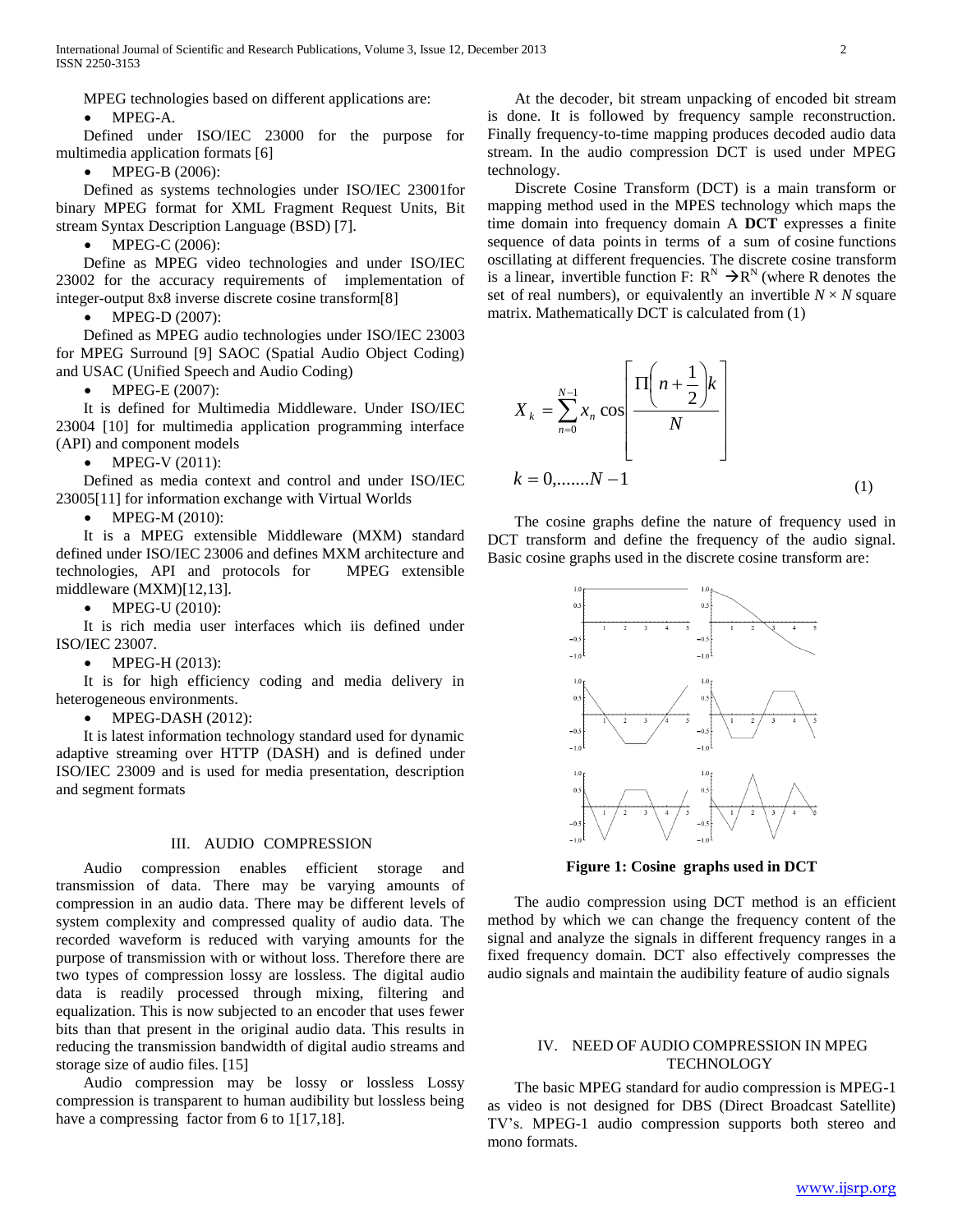International Journal of Scientific and Research Publications, Volume 3, Issue 12, December 2013 3 ISSN 2250-3153

 Basic question arises the need of audio compression? Answer lies within the requirement of appropriate bit rate for high quality audio. Bit rate is defined as number of sample per second which is given by  $R_{bits}$  calculates from (2)

$$
R_{bits} = f_s \times n \tag{2}
$$

 The requirement of achieving high bit rate and clarity of audio signals basically defines the need of audio compression [14].

## V. AUDIO COMPRESSION TECHNIQUE IN MPEG

 An audio signal is a complex signal which has a wide spectrum and MPEG helps in perceptual phenomena for our ears. The large frequencies and smaller frequencies below masking threshold are inaudible to human ears. MPEG standard helps in defining standard and filtering audio signals in the available bandwidth and maintains signal to quantization ratio. In MPEG-1 audio compression is performed as given in figure 1 and involves two process.Filter bank which uses filters divides spectrum of incoming signals in sub bands .Quantizer quantizes the sub bands 15]



**Figure 2: Block Diagram of MPEG-1 Encoder**

 The basic method by which audio compression in MPEG technology is done by MPEG encoder and decompression by MPEG decoder. Figure 3 shows block diagrams of the MPEG/audio encoder and decoder.[15]

 In MPEG compression the input audio stream passes through a filter bank which divides the input into multiple sub bands. The input audio stream is simultaneously also passed through a psychoacoustic model which is used to determine the signal-to-mask ratio of each sub band. The bit or noise allocation block utilizes the output of psychoacoustic model and a decision is made about the total number of code bits which are available for quantization process.

 Code bits also help in removing quantization noise. The output of compressor is quantized audio samples and these formats of the data are transformed into a decodable bit stream.

 The MPEG decompression of the audio signals simply reverses the formatting and then reconstruction of quantized code bits is done then reconstructs the quantized sub band values, which are finally transformed into the set of sub band values into a time-domain audio signal.[15]



**Figure 3.1: MPEG ENCODER R block diagram**



#### **MPEG DECODER**

# **Figure 3.2: MPEG DECODER block diagram**

 The MPEG audio standard has three distinct layers for compression.

Layer I is the basic algorithm

 Layers II and III are enhancements of Layer I. Each successive layer improves the compression performance at the increasing cost of encoder and decoder complexity.

 *a) Layer 1.* The Layer I algorithm uses the basic filter bank which is found in all layers. This filter bank divides the audio signal into 32 constant-width frequency bands. The filters are simple and provide time and frequency resolutions by which it is easily perceived by human ears The design of Layer I has three concessions. First, the 32 constant width bands which do not accurately reflect the ear's critical frequency bands. Second, the filter bank and its inverse are not lossless transformations. Thirdly, adjacent filter bands have a significant frequency overlap [15]

 *b) Layer II*. The Layer II algorithm is a simple enhancement of Layer I. It improves compression performance by coding data in larger groups. By the Layer II encoder forms frames of 3 by 12 by 32 that is total of 1152 samples per audio channel as compared to Layer I codes data in single groups of 12 samples for each sub band .Layer II removes stereo redundancy coding and there is one bit allocation The encoder encodes with a unique scale factor for each group of 12 samples to avoid audible distortion. The Layer II algorithm improves performance as it uses efficient code for representing the bit allocation, the scale factor values, and the quantized samples [15]

 *c) Layer III* The Layer III algorithm is a much more refined approach.[16,17] though it is based on the same filter bank found in Layers I and II. Layer III compensates for some filter bank deficiencies by processing the filter outputs with a modified discrete cosine transform (MDCT).[15]

 These al the three layers completely design the methods of audio compression in MPEG technology.